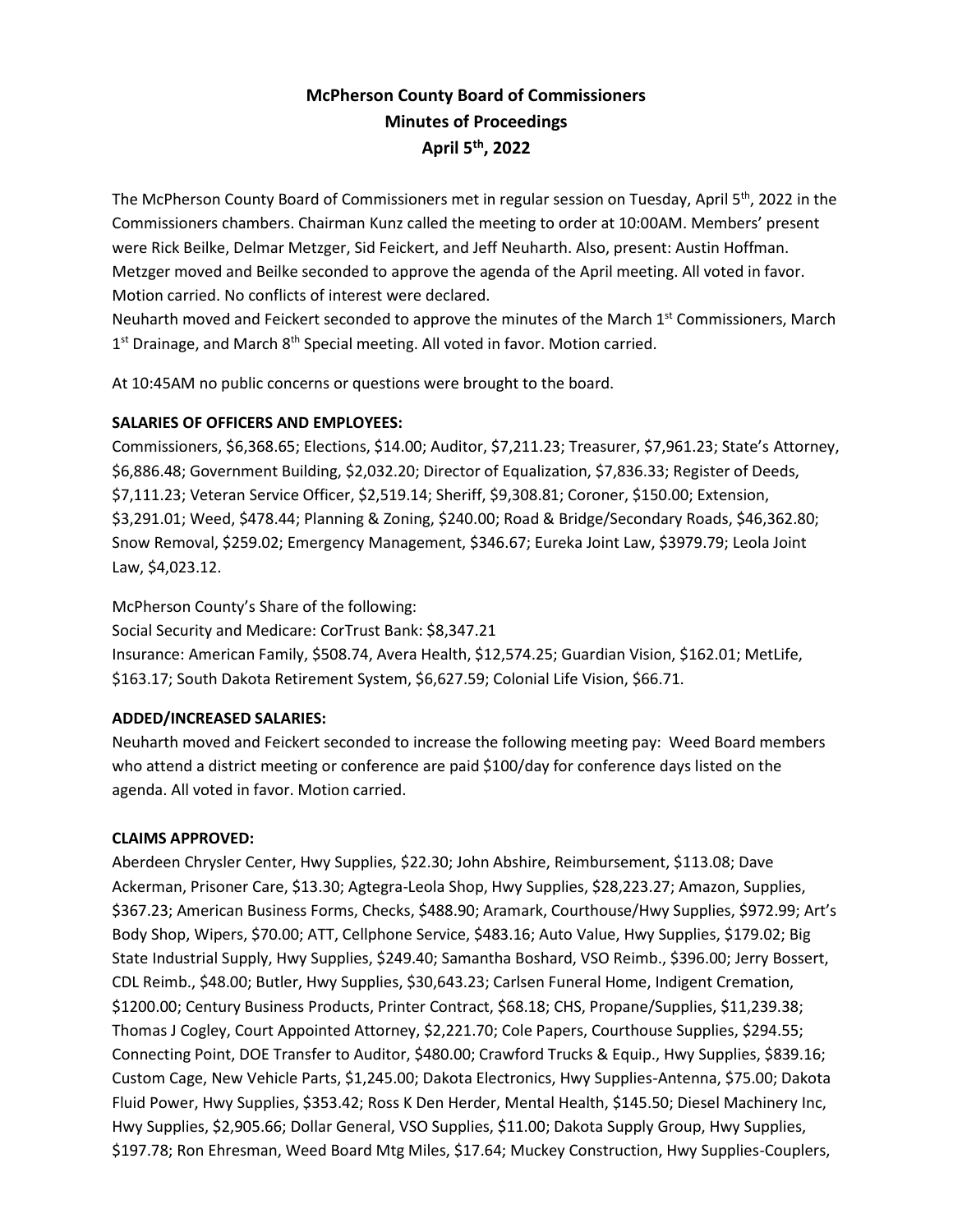\$29.00; Equipment Blades, Hwy Supplies, \$161.00; Eureka City, Utilities, \$70.30; Eureka Comm. Health Service, 2<sup>nd</sup> Qtr, \$7,125.00; Eureka MFG, Hwy Supplies, \$540.45; FEM, Utilities/Shop Hookup, \$25,375.13; Gall's Incorporated, Supplies-Vest, \$62.05; Dean Geffre, CDL Reimbursement, \$48.00; Gene's Oil, Fuel, \$9,450.35; G&R Controls INC, Review of Boiler, \$864.45; Brooke Graves, Assessing Miles, \$10.92; Gailen Hauck, Weed Board Mtg Miles, \$12.60; Heartland Waste, Hwy Utilities, \$70.00; George Hulscher, Zoning Mtg Miles, \$29.40; Johnny & Renee Schwingler, Boiler Install, \$19,671.34; Jensen Rock & Sand Inc, Hwy Supplies-Pearock, \$9,038.64; Alvin Kallas, Zoning Mtg Miles, \$10.50; Ken's Food Fair, Hwy Supplies, \$21.15; Kimball Midwest, Hwy Supplies, \$586.28; Richard Kolb, Zoning Meeting Miles, \$2.94; Lakeside Lumber, Hwy Supplies, \$241.03; Leola City, Utilities, \$181.62; Linde Gas & Equipment INC, Hwy Supplies, \$182.75; Maxwell Electric, Block Heater Repair, \$508.26; McPherson Co. Herald, Publishing, \$1,216.41; MDU, Utilities, \$903.84; Menard's, Supplies, \$4,375.83; Microfilm Imaging, ROD/M&P Equip Rent, \$728.80; Newman Traffic Signs, Hwy Supplies, \$647.75; Northwest Blade, Publishing, \$757.38; Performance Oil, Hwy Supplies-Hose, \$54.00; CRS, Inmate Insurance, \$31.17; Pheasantland Industries; Business Cards, \$172.50; Plastix Plus, New Vehicle Parts, \$1,480.32; Pomp's Tire Service, Hwy Supplies, \$1,719.23; Premier Equipment, Hwy Supplies, \$375.41; Rick Rau, Reimbursement, \$72.80; RDO, Hwy Supplies, \$599.40; DRN Readitech, Server Maint/Backup/Services, \$277.14; Redwood Toxicology, Testing Kits, \$139.50; David Roggenkamp, Coroner Miles, \$22.68; Ron's Service Center, Repair/Oil Change/Balance, \$246.68; Runnings Farm & Fleet, Supplies, \$132.12; SD Assoc. of County Officials, Spring Conf. Registration, \$555.00; SD Sheriffs' Association, Patches, \$40.00; SD State's Attorneys Assoc., 2022 Membership, \$662.00; SDACC, 2022 Welfare Workshop, \$30.00; Share Corporation, Hwy Supplies, \$284.08; Sign Solutions USA, Hwy Supplies, \$423.37; Glenn Spitzer, Conf. Meals, \$94.00; Ten-45 Grocery & Café, Supplies, \$155.89; Valley Telco, Phone/Internet, \$914.35; Visa, Supplies, \$788.76; Walberg Precision LLC, Trophy Plaques, \$15.00; Web Water Bottling Company, Courthouse Water, \$225.00; Trevor Zantow, Weed Board Mtg Miles, \$7.56; Avera Health, Dependent Insurance, \$971.80; Valley Telco, Phone/Internet, \$806.97; Yankton County Treasurer, Mental Health, \$125.00; State Treasurer, Sales/Excise Tax, \$225.12; SDACC M&P, February Fees, \$128.00; State Treasurer, Money Due to State, \$49,088.97; February Amount Remitted to Cities/Schools/Townships/Fire Districts, \$173,016.17; CorTrust Bank, Deliq. Tax/Box Rent, \$258.01.

Metzger moved and Neuharth seconded to approve the forgoing claims. All voted in favor. Motion carried.

#### **RESOLUTIONS:**

## **RESOLUTION 22-7 "PLAT APPROVAL"**

"Be it resolved by the County Commission of McPherson County, South Dakota that the plat showing "Fischer Addition in the SW1/4 of the SW1/4 of Section 2, Township 127 North, Range 72 West of the 5<sup>th</sup> P.M., McPherson County, South Dakota" having been examined is hereby approved in accordance with the provision of SDCL of 1967, Chapter 11-3, and any amendments thereof."

Dated this 5<sup>th</sup> day of April, 2022.

ATTEST: AND ANTIEST: McPherson County Auditor

Lindley Howard Chairman of the Board of Commissioners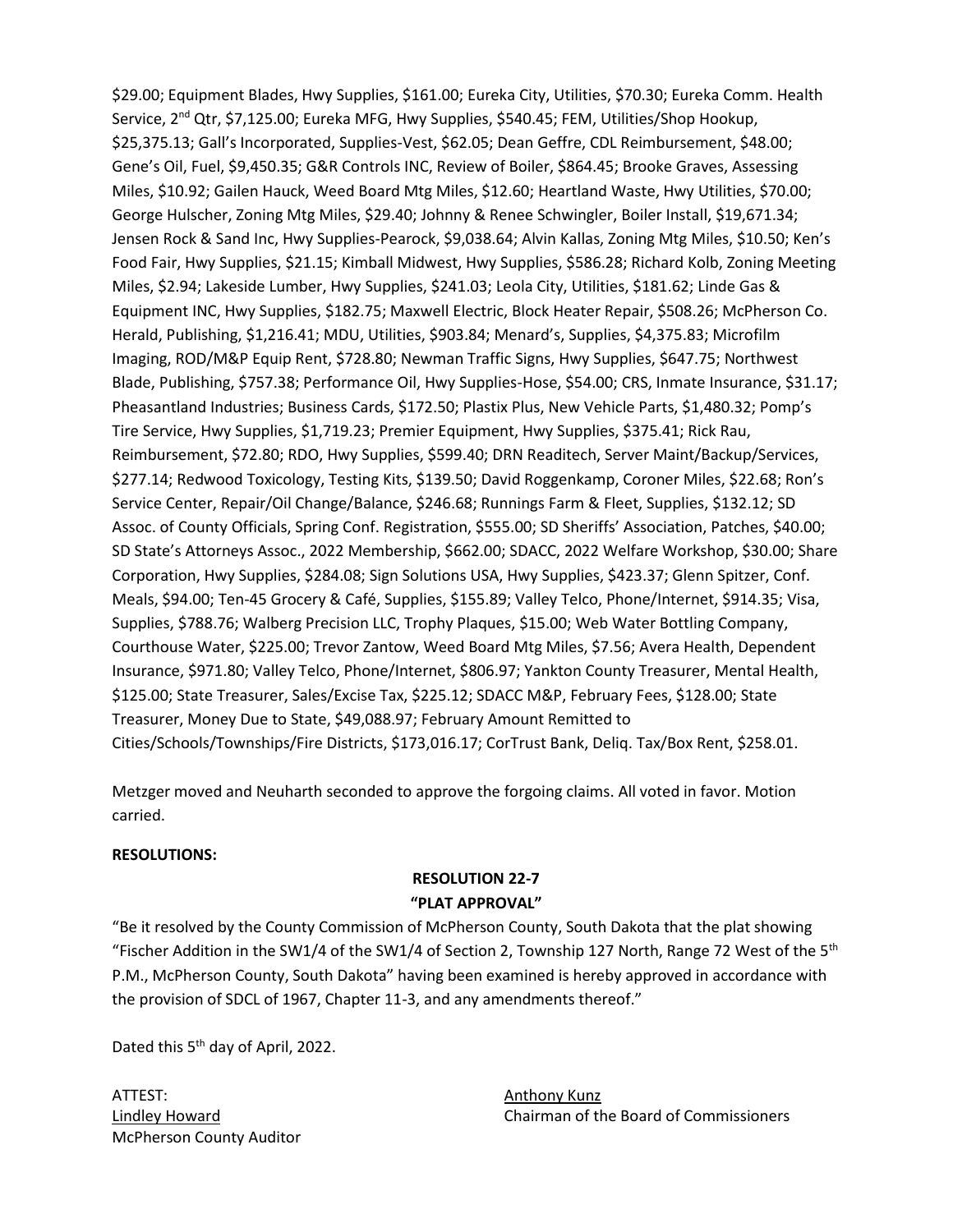Neuharth moved for the adoption of Resolution Number 22-7, Beilke seconded the foregoing motion. All voted in favor. Motion carried and Resolution Number 22-7 was declared duly adopted.

### **OTHER MATTERS DISCUSSED AND ACTION TAKEN:**

#### Road Concern

Chris and Arden Sieh brought concerns with the shape and gravel ridge of  $362<sup>nd</sup>$  Ave south of Leola CIty to the board's attention. Spitzer will plan to pull the shoulders this summer. Approach concerns northwest of Leola were also discussed.

## Right of Way Permits

Metzger moved and Feickert seconded to approve the following permits to occupy right of way: Dan Mettler to bore 3" water line between Section 32 and Section 33 of T127-R71 FEM to plow 2" power cable along Section 11 of T126-R66 FEM to bore 2" power cable between Section 12 and Section 13 of T126-R66. All voted in favor. Motion carried.

### Highway Department

The City of Eureka requested a quote from the hwy department for grinding 3 blocks of road. Spitzer quoted the job at \$7,355.54 depending on how hard the asphalt is to grind. Small structures inventory and funding requirements were discussed as well as Wachter Township's plans to disband. A brief schedule of road blading, pulling shoulders and other road maintenance was presented to the board. Cost of new culverts vs. lining with a fiberglass liner was discussed. Spitzer may consider installing a liner depending on the culvert and the situation. Brown County may ask McPherson County for assistance building a road to the new Elm Lake Spillway. Brown County would maintain the completed road.

## Drainage Board

At 10:30AM Beilke moved and Neuharth seconded to forgo a McPherson County Drainage Commission meeting for the month of April due to no new permits. All voted in favor. Motion carried.

#### County Health Nurse

Taylor Durmeier updated the board on the services that she provides to residents of McPherson County including: WIC, baby-care, foot-care, and immunizations including COVID-19 vaccinations. Taylor is also doing the Growth and Development classes and preschool screenings at Leola and Eureka schools.

#### Extension Office

Jackie Rau informed the board that a new laptop is needed in the extension office. She will order through DRN Readitech and the old laptop will be passed down to the weed board if it is compatible with their software program.

#### Carbon Pipeline – Party Status

Beilke moved and Feickert seconded to have State's Attorney Austin Hoffman apply for party status on behalf of McPherson County for HP22-001 before the Public Utilities Commission. All voted in favor. Motion carried.

#### **Zoning**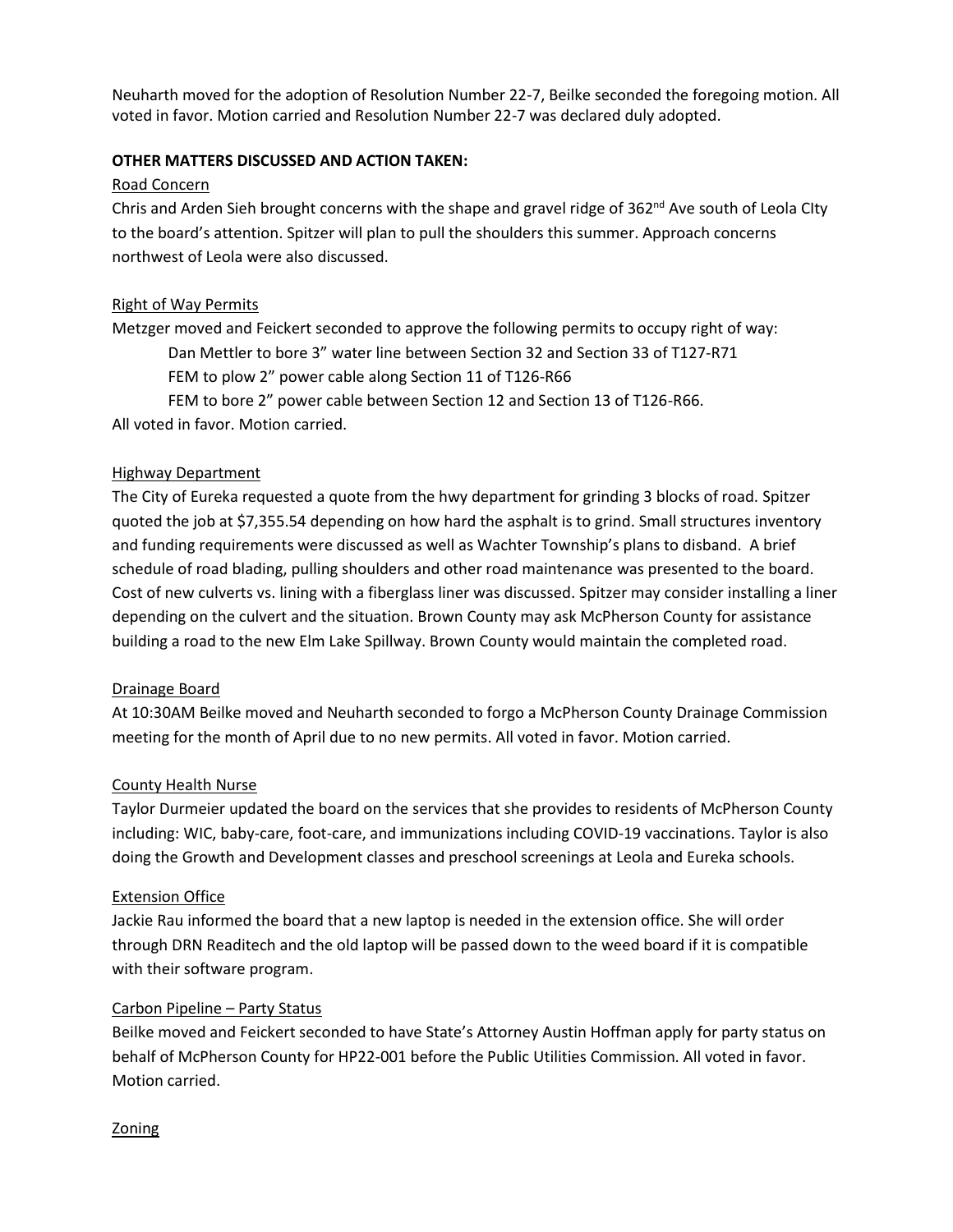Feickert moved and Beilke seconded to place a moratorium on industrial battery energy storage. All voted in favor. Motion carried.

Brooke Graves and Jeff Neuharth updated the commission on the zoning board's progress. Permits for road crossings, haul road agreements and engineering requirements were discussed. The next zoning board meeting is on April  $7<sup>th</sup>$ , beginning at 9AM.

## Director of Equalization

Neuharth moved and Beilke seconded to approve the amended pay scale for the deputy appraiser as follows; Starting wage 2853.88/month for 35hours per week, After taking on zoning duties and increasing to 40 hours per week 3336.67/month for 40hours per week, After passing all the CAA Tests 3466.67/month for 40 hours per week, After receiving CAA certification and 1 year after entry into the certification (this level increases with any annual raise) 3640/month for 40 hours per week. All voted in favor. Motion carried.

Applicants for the open Deputy Assessor position were examined and interviews will be scheduled for April 12<sup>th</sup>.

## Summit Carbon Solutions Permitting Department

Jay Volk representing Summit Carbon Solutions and Joey Borracci from TurnKey Logistics representing Summit Carbon Solutions met with the board to briefly introduce the project and talk about the county permitting that would be required should the PUC approve HP22-001.

## Executive Session

Beilke moved and Neuharth seconded to enter executive session at 1:20PM to discuss legal matters. All voted in favor. Motion carried. Neuharth moved and Feickert seconded to exit executive session at 1:40PM. All voted in favor. Motion carried.

## Carbon Pipeline

Thirty-nine citizens joined the meeting, and the commissioner heard several comments and concerns. Discussion was held on resolutions that would express concerns with the proposed carbon pipeline. No action taken.

Feickert moved and Beilke seconded to have the state's attorney draft a letter to the PUC to be considered at a future meeting; the letter may contain the commission's opposition to any/all the following: Summit Carbon's threat of using eminent domain, the tactics employed by land agents, the pipeline's proposed route, and concerns with affected landowner's ability to secure liability insurance. All voted in favor. Motion carried.

## Sheriff's Office

Sheriff Dave Ackerman discussed the regional jail meeting held in Brown County on March 26<sup>th</sup>. Contribution amounts for participating counties is currently unknown. Eureka sheriff office space was briefly discussed.

## Courthouse Maintenance

Neuharth moved and Feickert seconded to advertise for the Courthouse Maintenance position for 20 or 40 hours per week depending on the applicant's preferences and their ability to perform the duties on